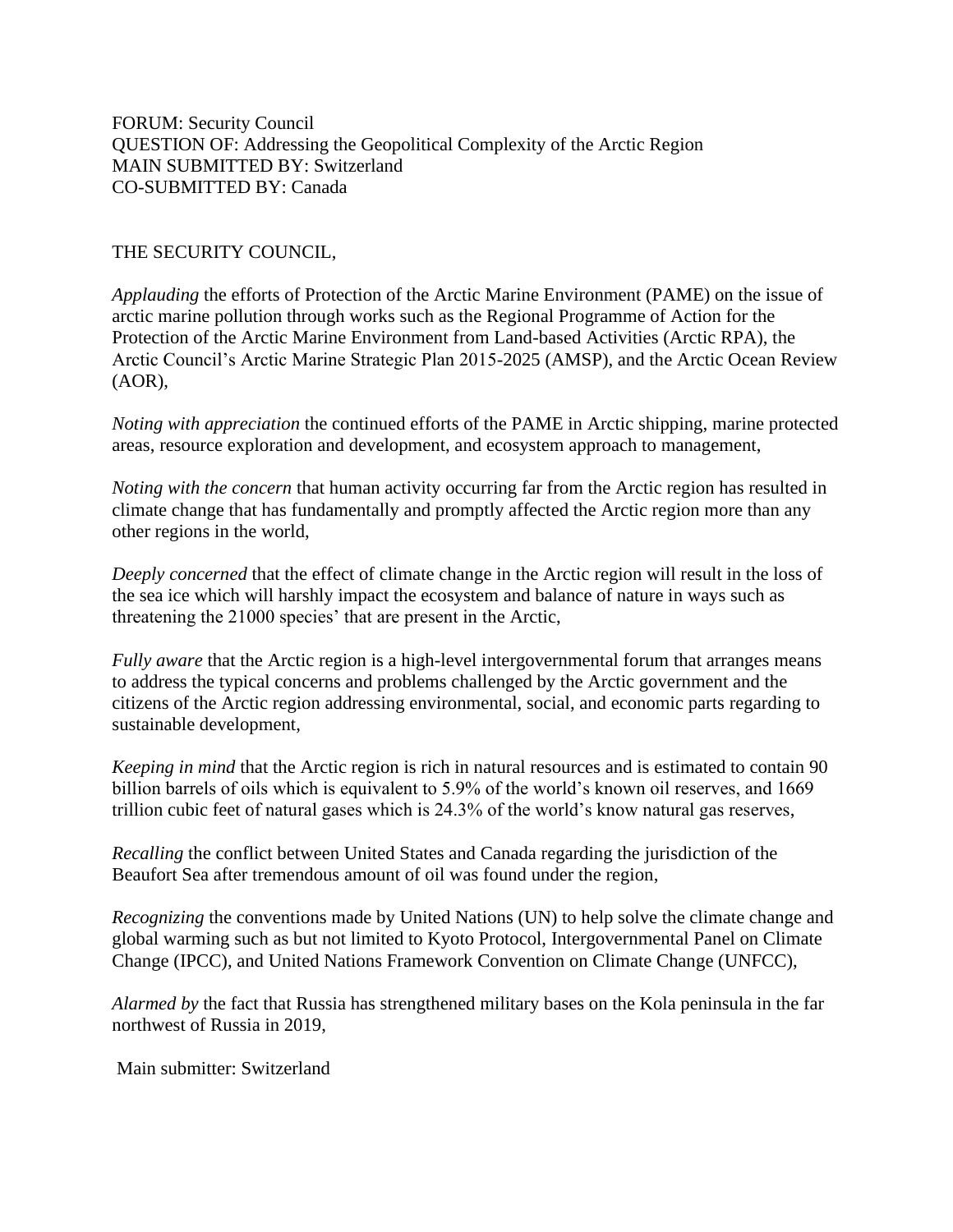- 1. Urges the United Nations Environment Programme (UNEP) and the Non-Governmental Organizations such as Greenpeace to raise awareness of the environmental crisis happening in the Arctic region and influence the people to take part in improving the environmental situation in the Arctic region in ways such as but not limited to:
	- a. uploading videos, images, and infographics that show the real situation in the Arctic and ways that people can help reduce the environmental crisis happening in the Arctic region on social media such as but not limited to:
		- I. Instagram
		- II. Facebook
		- III. Twitter;
	- b. Organizing fundraisers and rallies that will encourage the funding of Greenpeace efforts through means such as:
		- i. During Covid-19, holding online conference and awareness meetings
		- ii. After the Covid-19 is resolved, organizing in-person fundraising events
	- c. Broadcasting documentaries and TV programs about the dangers associated with the current declining situation of the Arctic environment, such as but not limited to:
		- i. Rising sea levels
		- ii. Declining marine life in the area, affecting all parts of the food chain, which could eventually lead to the recession of the fishing industry;

## Main submitter: Switzerland

2. Calls upon all arctic member states to open an annual council internationally to debate about the state of global warming such as but not limited to:

- a. current rate of greenhouse gas emission
- b. number of litters being released into the ocean
- c. annual rate of pollution in each country;

## Main submitter: Switzerland

- 3. Recommends the Arctic Council and the international community to cooperate to protect the ships in ways such as but not limited to:
	- a. Set a specific route for ships to follow,
	- b. provide a minimum number of armed forces in the ships;

## Main submitter: Canada

- 4. Request the United Nations to set special control over disputed areas to:
	- a. withdraw any armed forces from other arctic regions except nations' own territory,
	- b. setting a joint development zones in:
		- i. The Northeast passage
		- ii. The Northwest passage
		- iii. The Beaufort Sea;